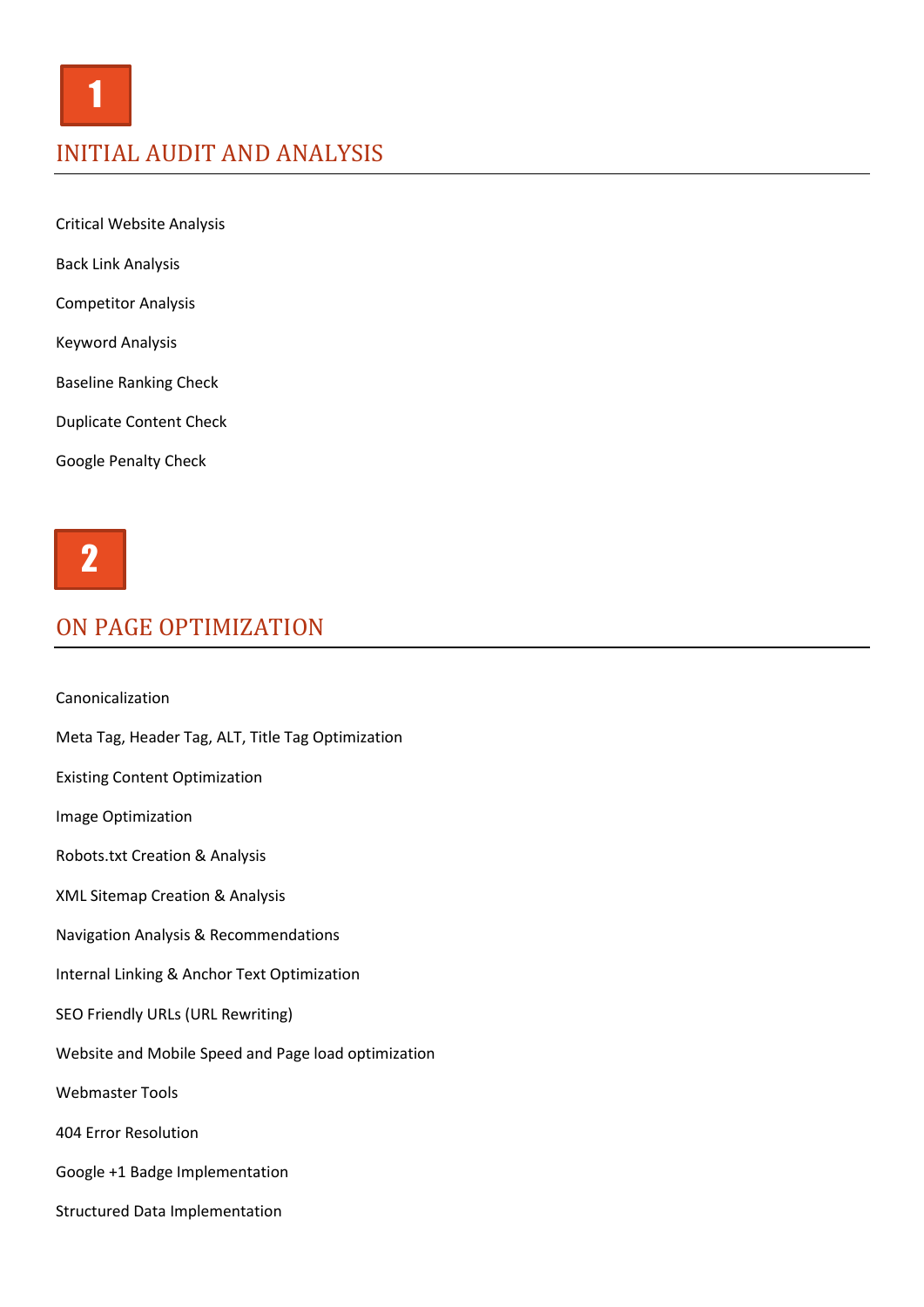#### CONTENT MARKETING

Article Writing & Submission - 5

Blog Posting - 5

Google G+ Posting - 5

Facebook Content Posting - 5



#### LOCAL OPTIMIZATION

Google+ Local Page Set-up - 1 Classified Submission - 10 Business Listing - 10 Genuine Review Posting - Google, Yelp, Facebook - 2 Each Google Review Setup - Schema Setting



## SOCIAL MARKETING

Social Sharing – g+, Facebook, Twitter, Pinterest, LinkedIn, Tumblr, Instagram

Web 2.0 - blog posting - 5 (Image / Video)

Video Promotion, Making and Submission - Weekly 1 at YouTube.